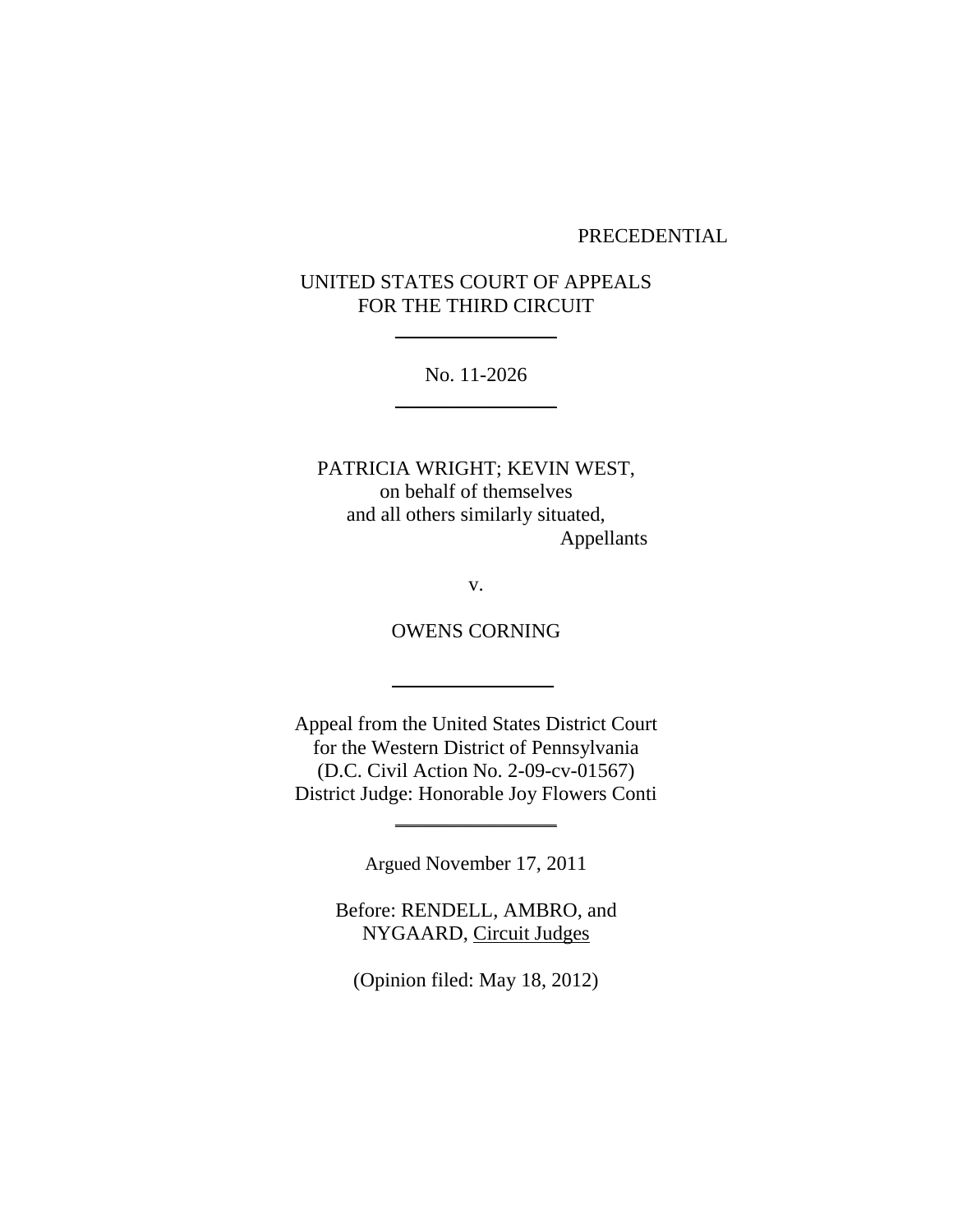Jason T. Baker, Esquire Michael A. McShane, Esquire Audet & Partners 221 Main Street, Suite 1460 San Francisco, CA 94105

David Alexander Barnes, Esquire (Argued) Charles M. Golden, Esquire Obermayer, Rebmann, Maxwell & Hippel 1617 John F. Kennedy Boulevard One Penn Center, 19th Floor Philadelphia, PA 19103-0000 Robert J. Cynkar, Esquire Cuneo, Gilbert & LaDuca 106-A South Columbus Street Alexandria, VA 22314

James T. Davis, Esquire Davis & Davis 107 East Main Street Uniontown, PA 15401-0000

Clayton D. Halunen, Esquire Shawn J. Wanta, Esquire Halunen & Associates 1650 IDS Center 80 South Eighth Street Minneapolis, MN 55402

Charles J. LaDuca, Esquire Brendan S. Thompson, Esquire Cuneo, Gilbert & LaDuca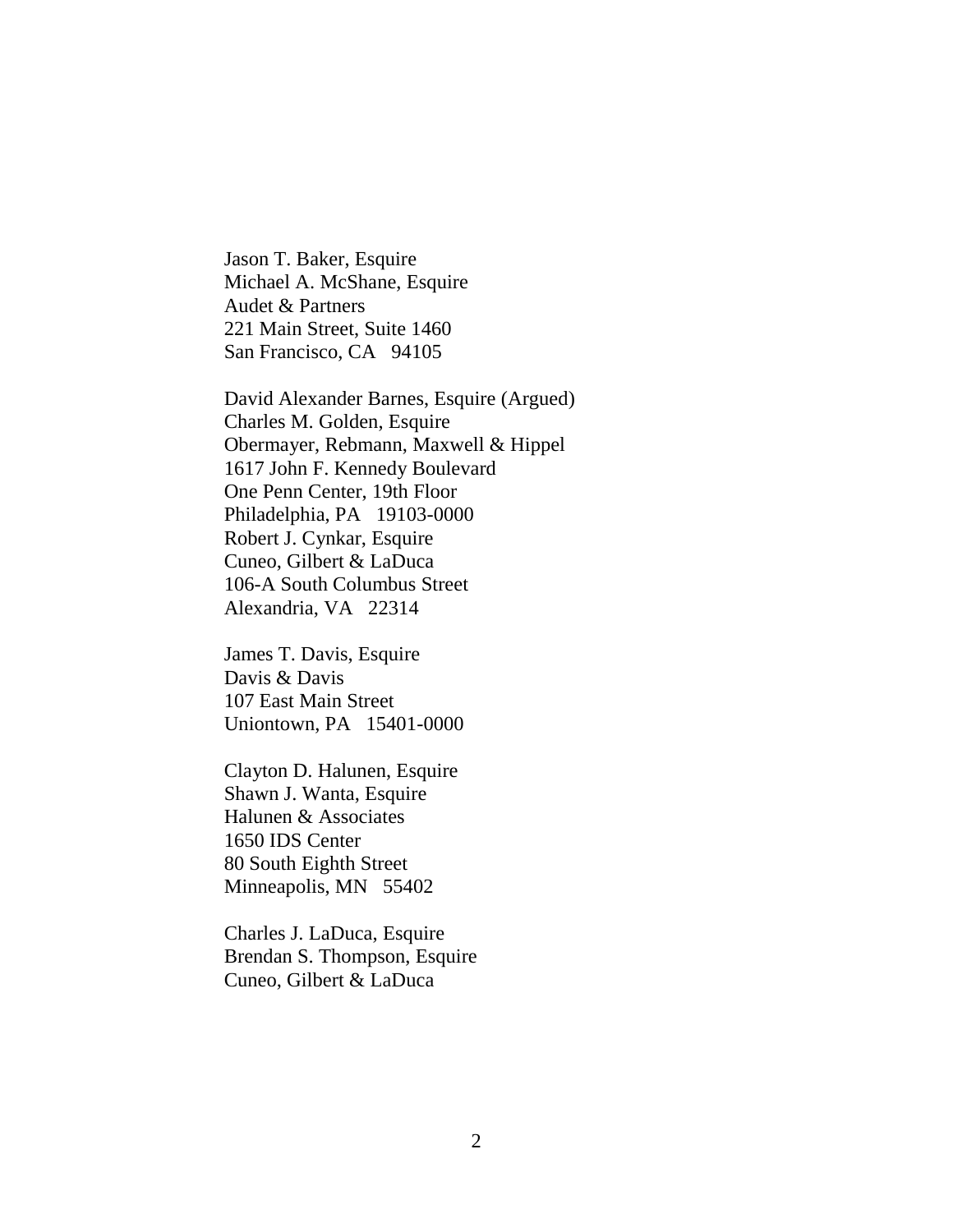507 C Street, N.E. Washington, DC 20002-0000

Arnold Levin, Esquire Charles E. Schaffer, Esquire Levin, Fishbein, Sedran & Berman 510 Walnut Street, Suite 500 Philadelphia, PA 19106-0000

Robert K. Shelquist, Esquire Lockridge Grindal Nauen 100 Washington Avenue South, Suite 2200 Minneapolis, MN 55401-0000

Counsel for Appellants

Elizabeth M. Chiarello, Esquire Michael W. Davis, Esquire Colleen M. Kenney, Esquire Kara L. McCall, Esquire (Argued) Sidley Austin One South Dearborn Street Chicago, IL 60603 Matthew T. Logue, Esquire Arthur H. Stroyd, Jr. Esquire Del Sole Cavanaugh Stroyd The Waterfront Building 200 First Avenue, Suite 300 Pittsburgh, PA 15222

Counsel for Appellee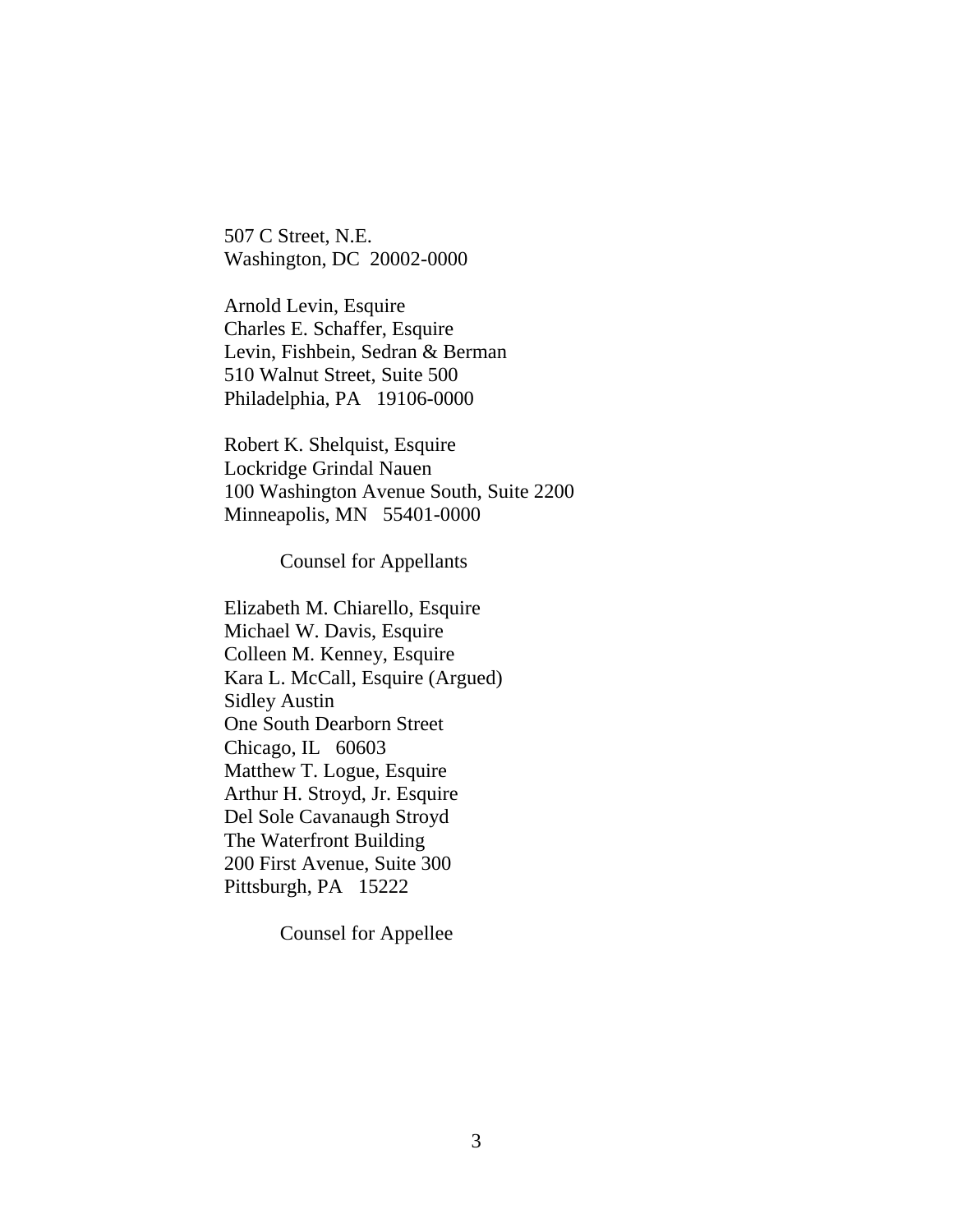## OPINION OF THE COURT \_\_\_\_\_\_\_\_\_\_\_\_\_\_\_\_

 $\overline{\phantom{a}}$ 

#### AMBRO, Circuit Judge

 $\overline{a}$ 

 This appeal concerns the application of our recent decision in *JELD-WEN, Inc. v. Van Brunt (In re Grossman's Inc.)*, 607 F.3d 114 (3d Cir. 2010), establishing a new test for determining when a "claim" exists under the Bankruptcy Code, 11 U.S.C. §§ 1101 *et seq.* Plaintiffs Patricia Wright and Kevin West (collectively, the "Plaintiffs") filed a putative class action seeking damages related to defects in roofing shingles manufactured by Owens Corning.<sup>1</sup> The District Court granted Owens Corning"s motion for summary judgment, determining that the Plaintiffs' claims were discharged under the confirmed reorganization plan (the "Plan") of Owens Corning and certain of its subsidiaries (collectively, the "Debtors"). Specifically, the Court held that, based on *Grossman's*, the Plaintiffs held "claims" under the Code, and that the published notices of the Debtors" Chapter 11 bankruptcy cases afforded them procedural due process. We agree that the Plaintiffs held claims under the Code, but, under the circumstances before us, disagree that they were afforded procedural due process. Hence their claims were not discharged. We thus affirm in part and reverse in part the Court's judgment, and remand the case for further proceedings.

<sup>1</sup> The Plaintiffs incorrectly named Owens Corning as the defendant rather than Owens Corning Sales LLC. Nonetheless, we continue to refer to the defendant as "Owens Corning."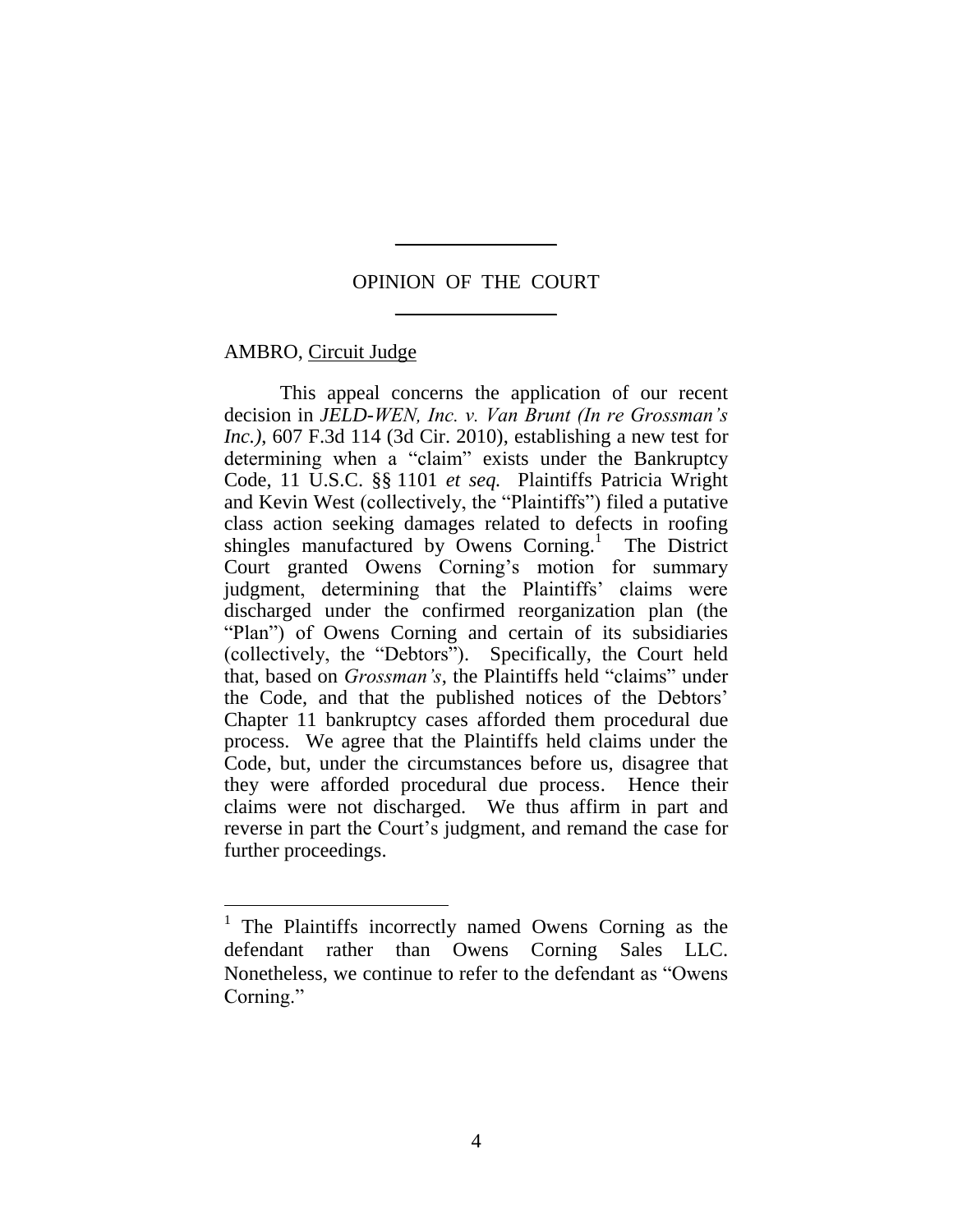## **I. Background**

The Plaintiffs" story presents the challenge of administering unknown future claims in bankruptcy. In late 1998 or early 1999, Wright hired a contractor, who installed shingles manufactured by Owens Corning on her roof. In 2005, West similarly hired a contractor, who likewise installed shingles manufactured by Owens Corning on his roof. They both discovered leaks in 2009, and determined that the shingles had cracked. Each sent warranty claims to Owens Corning. It rejected Wright's claim in part and West's claim in full. In November 2009, Wright filed a class action against Owens Corning alleging fraud, negligence, strict liability, and breach of warranty. West later was added as a named plaintiff.

Meanwhile, back in October 2000, the Debtors filed their Chapter 11 bankruptcy petitions. In November 2001, the Bankruptcy Court set a claims bar date of April 15, 2002. All claimants were required to file proofs of claim on or before that date. It also approved a bar date notice, which was published twice in The New York Times, The Wall Street Journal, and USA Today, among other publications. The notice directed claimants to file proofs of claim if they held claims<sup>2</sup> that arose prior to the filing of the Debtors<sup>3</sup> bankruptcy cases. It specifically identified claims relating to "the sale, manufacture, distribution, installation and/or marketing of products by any of the Debtors, including without limitation . . . roofing shingles . . . ."

 $2^2$  The notice defined "claim" as it is defined in the Bankruptcy Code: "[a] right to payment, whether or not such right is reduced to judgment, liquidated, unliquidated, fixed, contingent, matured, unmatured, disputed, undisputed, legal, equitable, secured, or unsecured  $\ldots$  ...  $\overline{11}$  U.S.C  $\overline{8}$  101(5).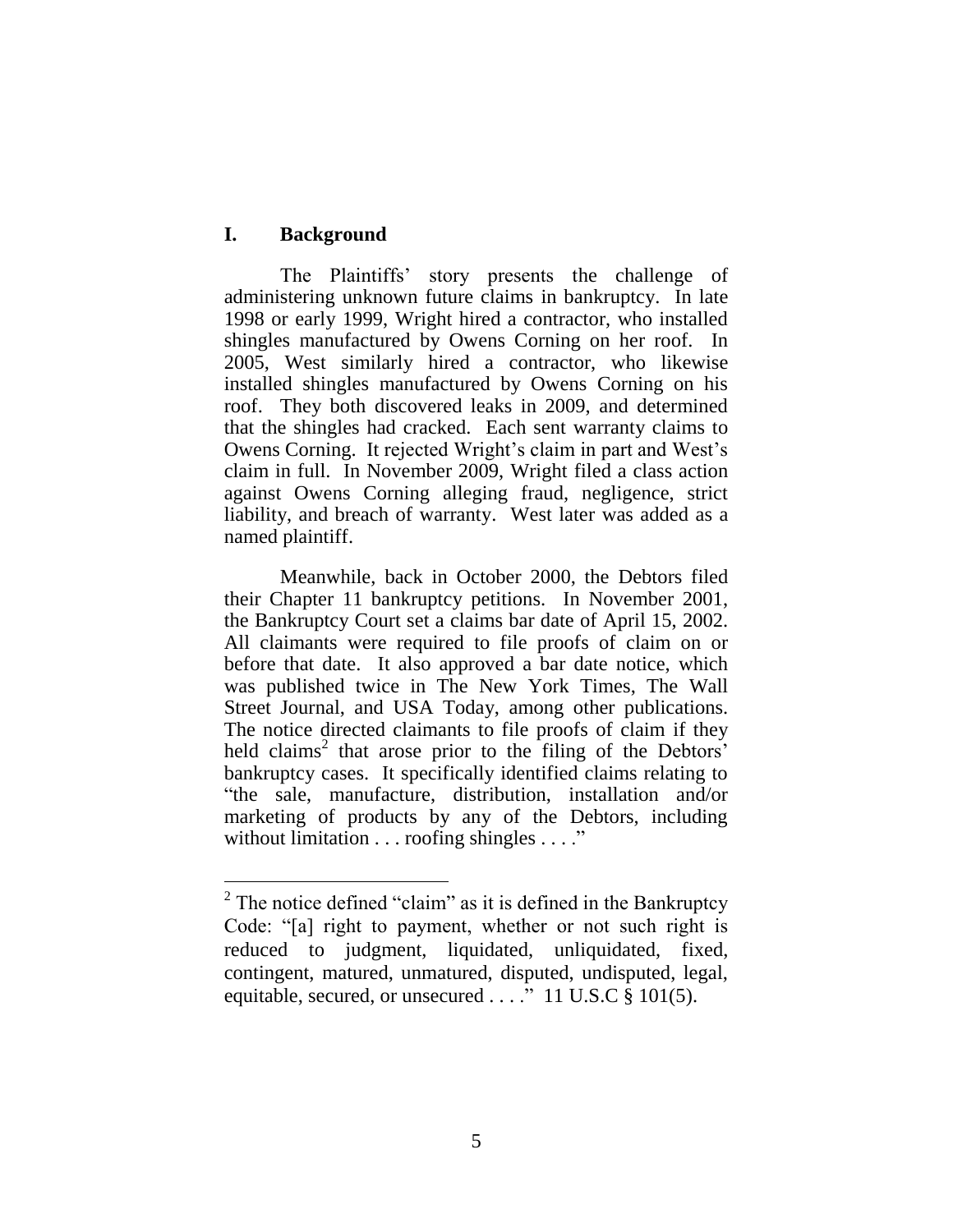The Debtors" bankruptcy proceedings resulted in the filing of the Plan in June 2006. Soon after, the Bankruptcy Court approved notices of the confirmation hearing for the Plan, including a generic notice to most unknown claimants.<sup>3</sup> This notice was published in The New York Times, The Wall Street Journal, and USA Today, among other publications. It stated, in bold, that the Plan might affect the rights of holders of claims against the Debtors.

Two other notices of the Debtors' bankruptcy proceedings also were published. In June 2006, notice of the hearing to consider the disclosure statement was published in The New York Times, The Wall Street Journal, USA Today, and the Toledo Blade. In November 2006, notice of the Plan"s date of confirmation, September 26, 2006 (the "Confirmation Date"), was published in the same four publications. The Plan provided for the discharge of all claims relating to the Debtors under the Bankruptcy Code that

<sup>&</sup>lt;sup>3</sup> For notice purposes, claimants are divided into "known" and "unknown." A "known" claimant (or creditor) "is one whose identity is either known "or reasonably ascertainable by the debtor."" *Chemetron Corp. v. Jones*, 72 F.3d 341, 346 (3d Cir. 1995) (quoting *Tulsa Prof'l Collection Serv., Inc. v. Pope*, 485 U.S. 478, 490 (1988)). In contrast, "[a]n 'unknown' creditor is one whose 'interests are either conjectural or future or, although they could be discovered upon investigation, do not in due course of business come to knowledge [of the debtor]."" *Id.* (quoting *Mullane v. Cent. Hanover Bank & Trust Co.*, 339 U.S. 306 (1950)) (second alteration in original). On appeal, the parties do not contest that the Plaintiffs were unknown claimants.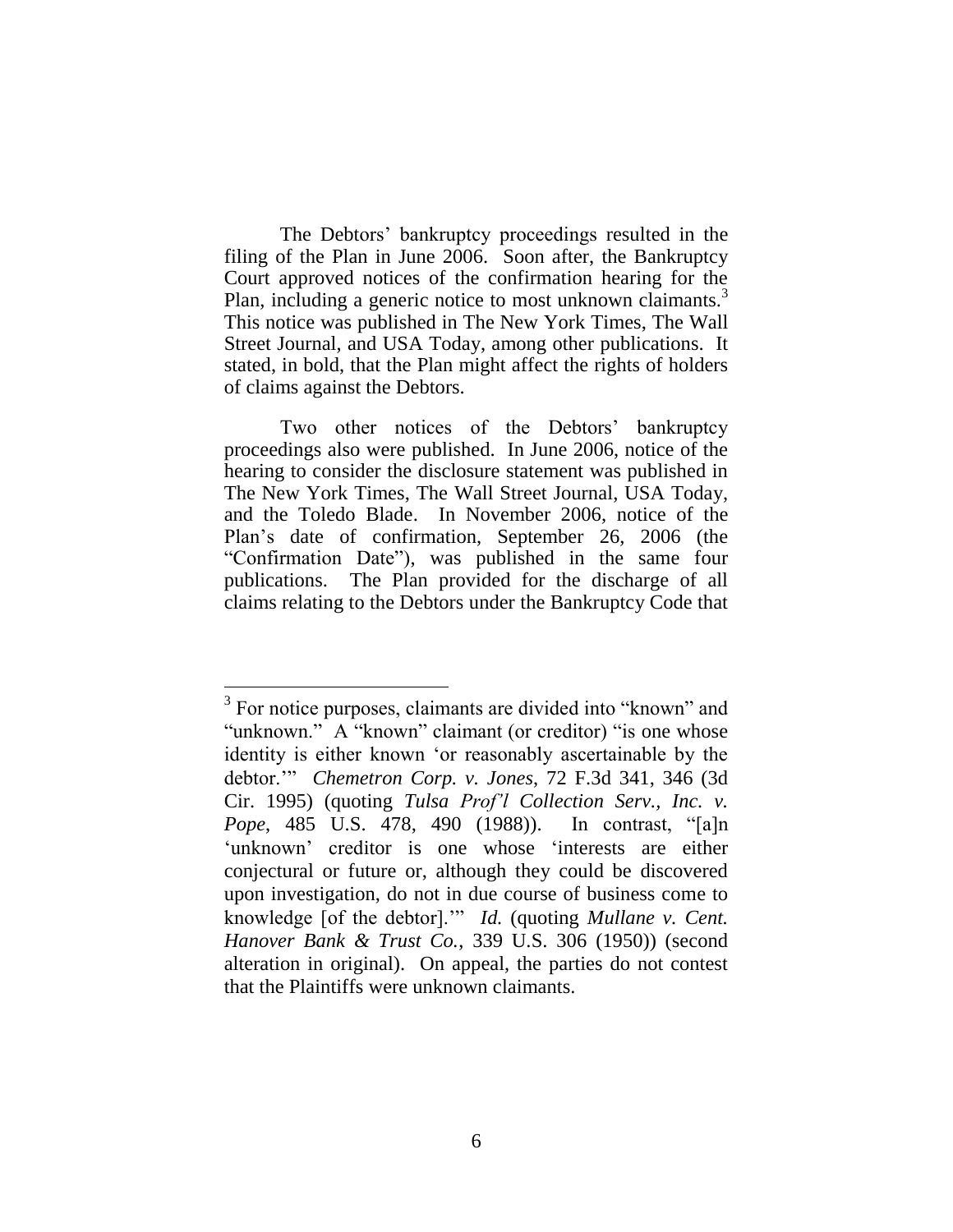arose before the Confirmation Date. $4$  The order confirming the Plan (the "Confirmation Order") likewise provided that all claims arising before the Confirmation Date were discharged.

When the Plaintiffs filed their class action, there was little dispute as to the effect of Owens Corning's bankruptcy on the Plaintiffs" claims against it. Based on our muchmaligned decision in *Avellino v. M. Frenville Co. (In re M. Frenville Co.)*, 744 F.2d 332 (3d Cir. 1984), a "claim" under the Bankruptcy Code did not arise until a cause of action accrued under applicable non-bankruptcy law—that is, when a claimant possessed a right to payment. In this context, the Plaintiffs" cause of action did not accrue until the defects in the roofing shingles manifested in 2009, years after the Confirmation Date. $5$  Thus, at the time they filed the class action, the Plaintiffs were correct to conclude that they did not hold "claims" under the Code based on the action. But subsequently we overruled *Frenville* with our *en banc*

 $\overline{a}$ 

<sup>4</sup> Section 1141 of the Bankruptcy Code provides that "confirmation of a plan . . . discharges the debtor from any debt that arose before the date of such confirmation, . . . whether or not (i) a proof of the claim based on such debt is filed  $\dots$ ; (ii) such claim is allowed  $\dots$ ; or (iii) the holder of such claim has accepted the plan." 11 U.S.C. § 1141(d)(1)(A). "Debt" is defined as liability on a claim. *Id.* § 101(12).

<sup>&</sup>lt;sup>5</sup> This assumes that the applicable law comes from either Illinois or Pennsylvania, the states where the Plaintiffs reside. Under either's law, as with most states' laws, a right to payment does not accrue until a product defect is evident and an individual suffers actual damages. *See Hermitage Corp. v. Contractors Adjustment Co.*, 651 N.E.2d 1132, 1135 (Ill. 1995); *Gibson v. Commonwealth*, 415 A.2d 80, 83 (Pa. 1980).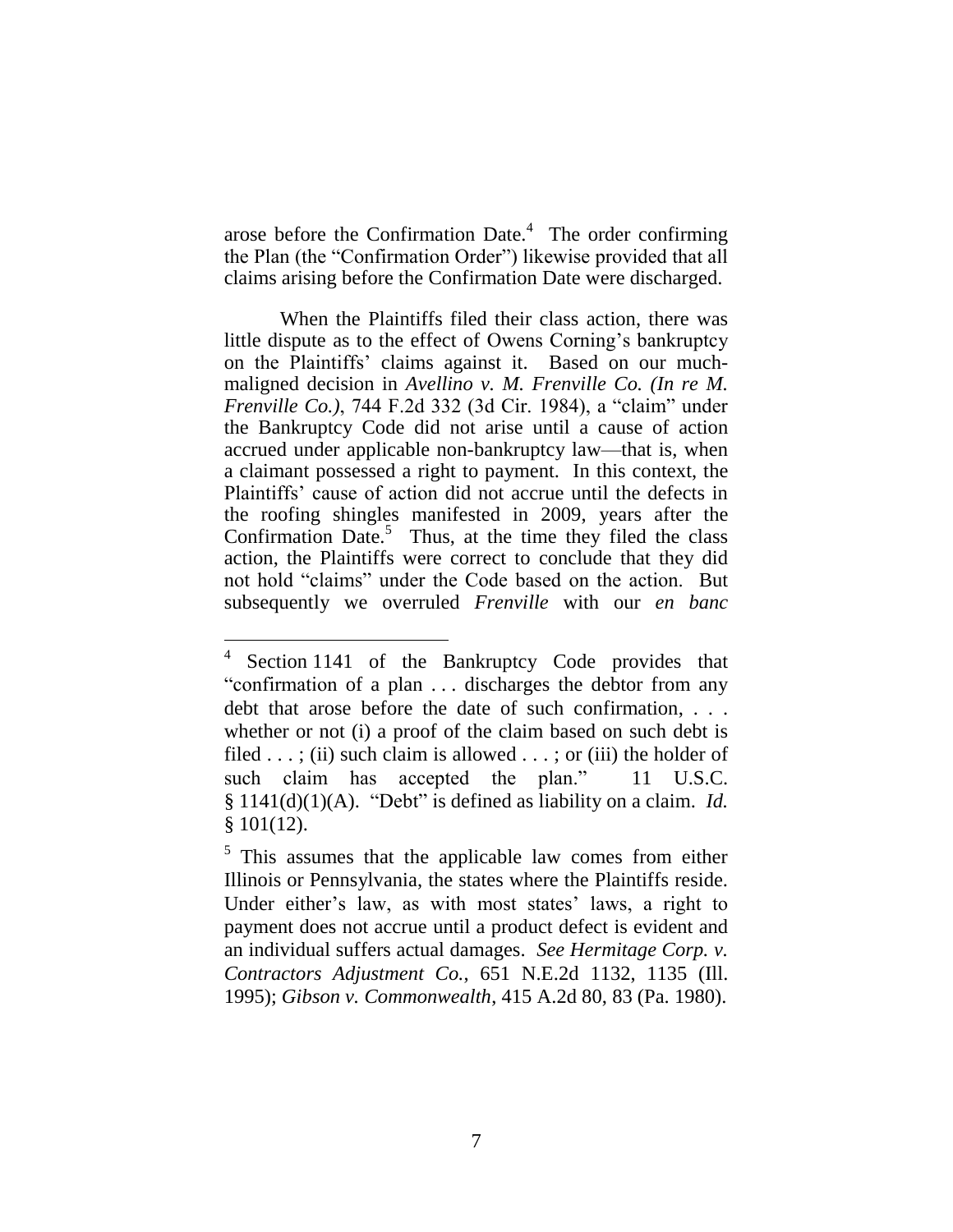decision in *Grossman's*, in which we rejected *Frenville*"s "accrual test," and in its place established the rule that a ""claim" arises when an individual is exposed pre-petition to a product or other conduct giving rise to an injury, which underlies a 'right to payment' under the Bankruptcy Code." 607 F.3d at 125.

Based on *Grossman's*, Owens Corning filed its motion for summary judgment, arguing that the Plaintiffs" claims were discharged under the Plan and Confirmation Order. Before the District Court, the Plaintiffs argued that *Grossman's* is limited to asbestos-related cases, it does not apply retroactively, and they were not afforded due process because the notices of the bankruptcy proceedings were insufficient. The Court rejected these arguments, holding that the Plaintiffs" claims were discharged under the Plan and Confirmation Order.

On appeal, the Plaintiffs advance two arguments. First, they argue that the District Court applied *Grossman's* too rigidly, creating the unworkable result that persons who did not anticipate future tort actions at the time of a bankruptcy proceeding nonetheless possess claims under the Bankruptcy Code that are discharged. The test set out in *Grossman's*, they assert, requires that the debtor and claimant anticipate a future tort action at the time of the bankruptcy proceedings for a claim to exist. Second, they claim that the District Court's due process analysis fell short because it based its ruling on our precedent holding that unknown claimants generally are entitled to notification by publication.

### **II. Jurisdiction and Standard of Review**

The District Court had jurisdiction under 28 U.S.C. §§1332(a) and (d)(2). We have jurisdiction to review the Court's final order under 28 U.S.C. § 1291. We review a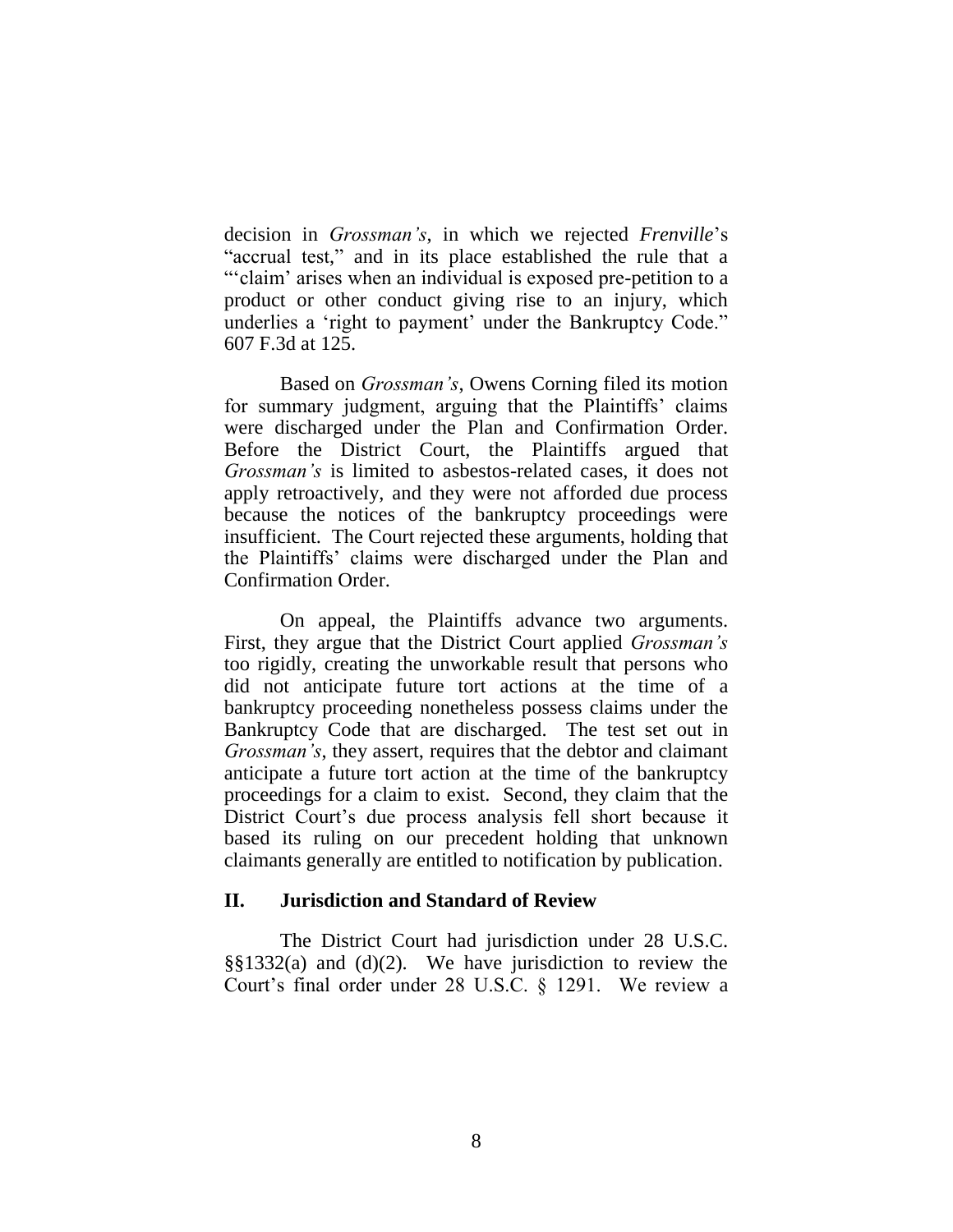district court"s grant of summary judgment *de novo*. *MBIA Ins. Corp. v. Royal Indem. Co.*, 426 F.3d 204, 209 (3d Cir. 2005). Summary judgment is appropriate when "the pleadings, depositions, answers to interrogatories, and admissions on file, together with the affidavits, if any, show that there is no genuine issue as to any material fact and that the moving party is entitled to a judgment as a matter of law." *Orsatti v. New Jersey State Police*, 71 F.3d 480, 482 (3d Cir. 1995) (quoting Fed. R. Civ. P. 56(c)). "All reasonable inferences from the record must be drawn in favor of the nonmoving party," and we "may not weigh the evidence or assess credibility." *MBIA Ins.*, 426 F.3d at 209. For there to be a genuine issue of material fact, the non-moving party must produce evidence "such that a reasonable jury could return a verdict for" it. *Anderson v. Liberty Lobby, Inc.*, 477 U.S. 242, 248 (1986).

### **III.** *Grossman's* **and "Claims" under the Bankruptcy Code**

### **A. Waiver**

In addressing whether the Plaintiffs held claims under the Bankruptcy Code, we first confront the effect of their failure to advance to the District Court their argument on appeal regarding *Grossman's*. Before the District Court, the Plaintiffs contended only that *Grossman's* is limited to asbestos-related claims and should not apply retroactively. They advance neither argument to us. We generally follow "a well established principle that it is inappropriate for an appellate court to consider a contention raised on appeal that was not initially presented to the district court." *Lloyd v. Hovensa*, 369 F.3d 263, 272-73 (3d Cir. 2004). Yet this principle "is one of discretion rather than jurisdiction," *Selected Risks Ins. Co. v. Bruno*, 718 F.2d 67, 69 (3d Cir. 1983), and we may consider an argument raised for the first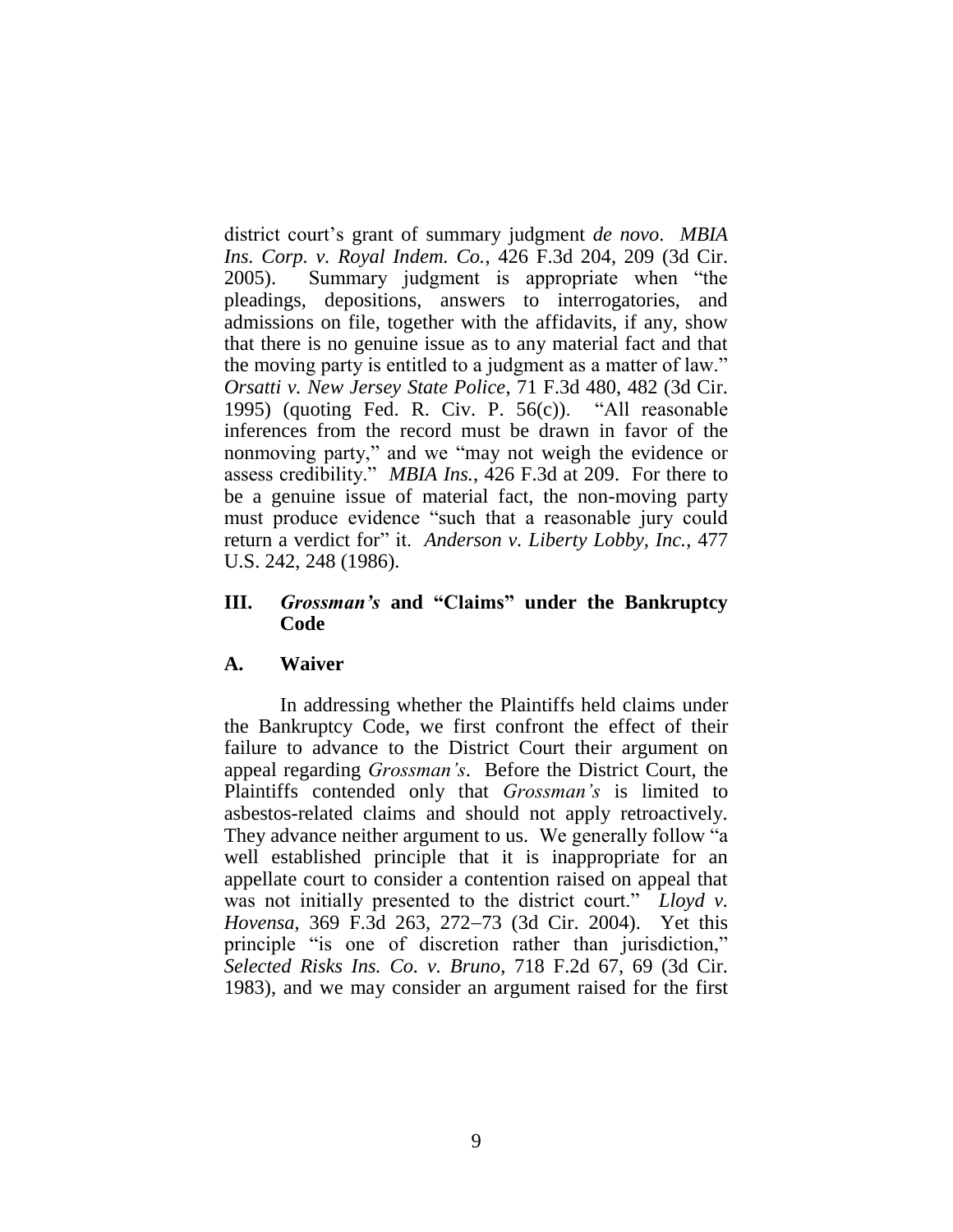time on appeal in "exceptional circumstances," such as the when the "public interest . . . so warrants." *Barefoot Architect, Inc. v. Bunge, 632 F.3d 822, 834–35 (3d Cir. 2011)* (quoting *Rogers v. Larson*, 563 F.2d 617, 620 n.4 (3d Cir. 1977)); *see also Tri-M Grp., LLC v. Sharp*, 638 F.3d 406, 416 (3d Cir. 2011) (noting that ""the matter of what questions may be taken up and resolved for the first time on appeal is one left primarily to the discretion of the courts of appeals, to be exercised on the facts of individual cases" (quoting *Council of Alter. Pol. Parties v. Hooks*, 179 F.3d 64, 69 (3d Cir. 1999)). The principle also is best applied to issues that are fact-dependent or the resolution of which on a basis not argued to the district court will surprise the parties. *Barefoot Architect*, 632 F.3d at 835.

We believe that the "public interest" weighs heavily toward our consideration of whether the Plaintiffs held claims under the Bankruptcy Code. What constitutes a claim has the potential to affect a wide range of proceedings, the issue is purely legal, the scope of *Grossman's* is generally at issue in this case, and addressing whether the Plaintiffs held claims will clarify the test we established in *Grossman's*. This is an appropriate situation for us to exercise our discretion.

### **B. "Claims" Under the Bankruptcy Code**

Consideration of the treatment of unknown future claims involves two competing concerns: the Bankruptcy Code"s goal of providing a debtor with a fresh start by resolving all claims arising from the debtor's conduct prior to its emergence from bankruptcy; and the rights of individuals who may be damaged by that conduct but are unaware of the potential harm at the time of the debtor"s bankruptcy. In overruling *Frenville*"s "accrual test," we recognized that it had been "universally rejected" based on its conflict with the Code"s broad definition of the term "claim." *Grossman's*,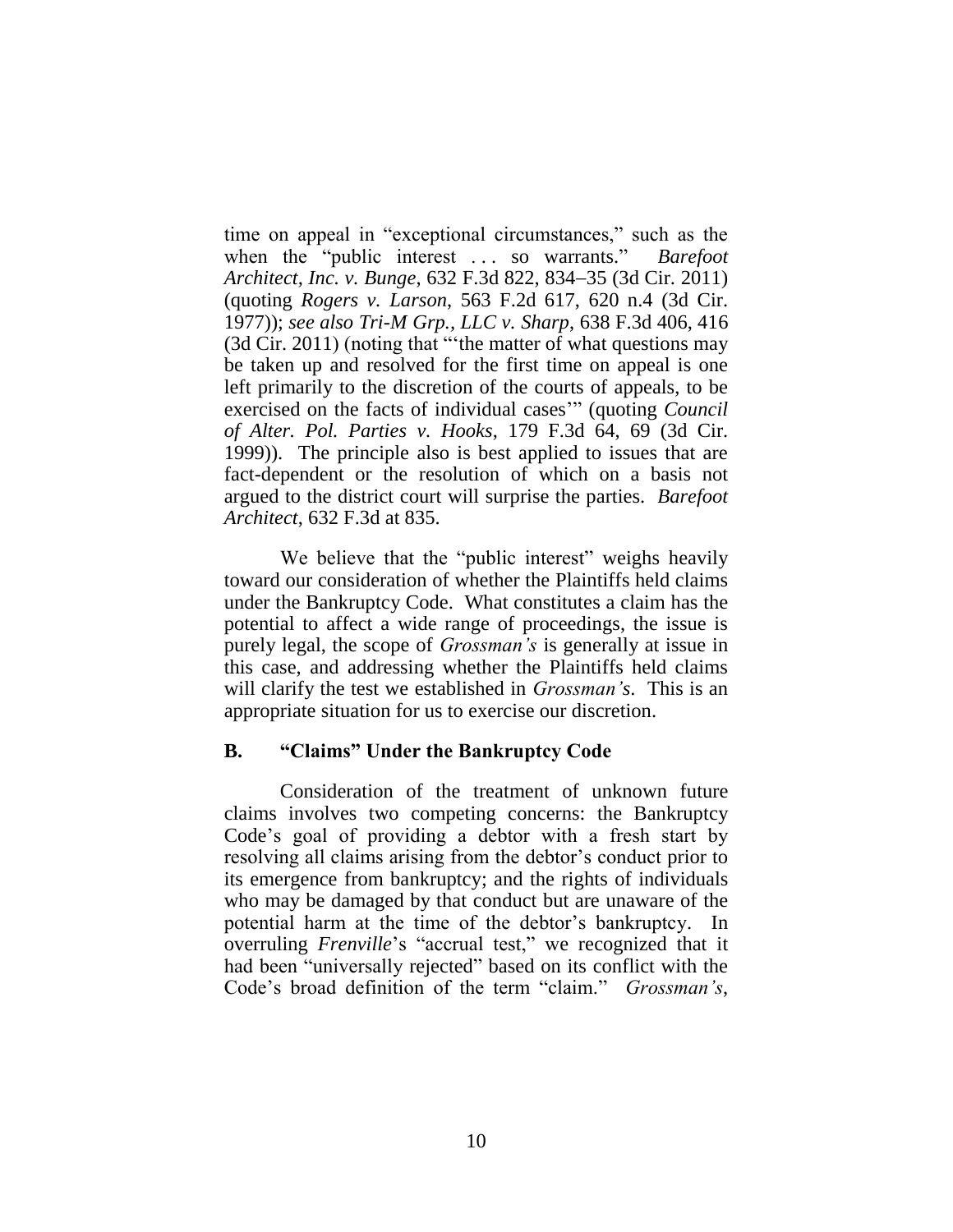607 F.3d at 120–21 (quoting *Cadleway Props., Inc. v. Andrews (In re Andrews)*, 239 F.3d 708, 710 n.7 (5th Cir. 2001)). To repeat, in its place we adopted the rule that a ""claim" arises when an individual is exposed pre-petition to a product or other conduct giving rise to an injury, which underlies a 'right to payment' under the Bankruptcy Code." *Id.* at 125. This rule reflects the Code's expansive treatment of claims even if, as we acknowledged, that treatment is to the "disadvantage [of] potential claimants, such as tort claimants, whose injuries were allegedly caused by the debtor but which have not yet manifested and who therefore had no reason to file claims in the bankruptcy." *Id.* at 122.

The rule is an amalgam of the two tests that other Courts of Appeals generally follow—the conduct test and the pre-petition relationship test. Under the former, a claim arises "when the acts giving rise to [the] liability were performed, not when the harm caused by those acts was manifested." *Id. See Watson v. Parker (In re Parker)*, 313 F.3d 1267 (10th Cir. 2002); *Grady v. A.H. Robins Co.*, 839 F.2d 198 (4th Cir. 1988). Under the pre-petition relationship test, "a claim arises from a debtor"s pre-petition tortious conduct where there is also some pre-petition relationship between the debtor and the claimant, such as a purchase, use, operation of, or exposure to the debtor"s product." *Grossman's*, 607 F.3d at 123. *See Epstein v. Official Comm. of Unsecured Creditors (In re Piper Aircraft Corp.)*, 58 F.3d 1573, 1576 (11th Cir. 1995); *Lemelle v. Universal Mfg. Corp.*, 18 F.3d 1268 (5th Cir. 1994); *United States v. LTV Corp. (In re Chateaugay Corp.)*, 944 F.2d 997 (2d Cir. 1991). *Cf. ZiLOG, Inc. v. Corning (In re ZiLOG, Inc.)*, 450 F.3d 996 (9th Cir. 2006) (adopting a "fair contemplation" test, which is similar to the pre-petition relationship test). Drawing on the tests' similarities, we noted that in the typical case "there seems to be something approaching a consensus among the courts that a prerequisite for recognizing a 'claim' is that the claimant's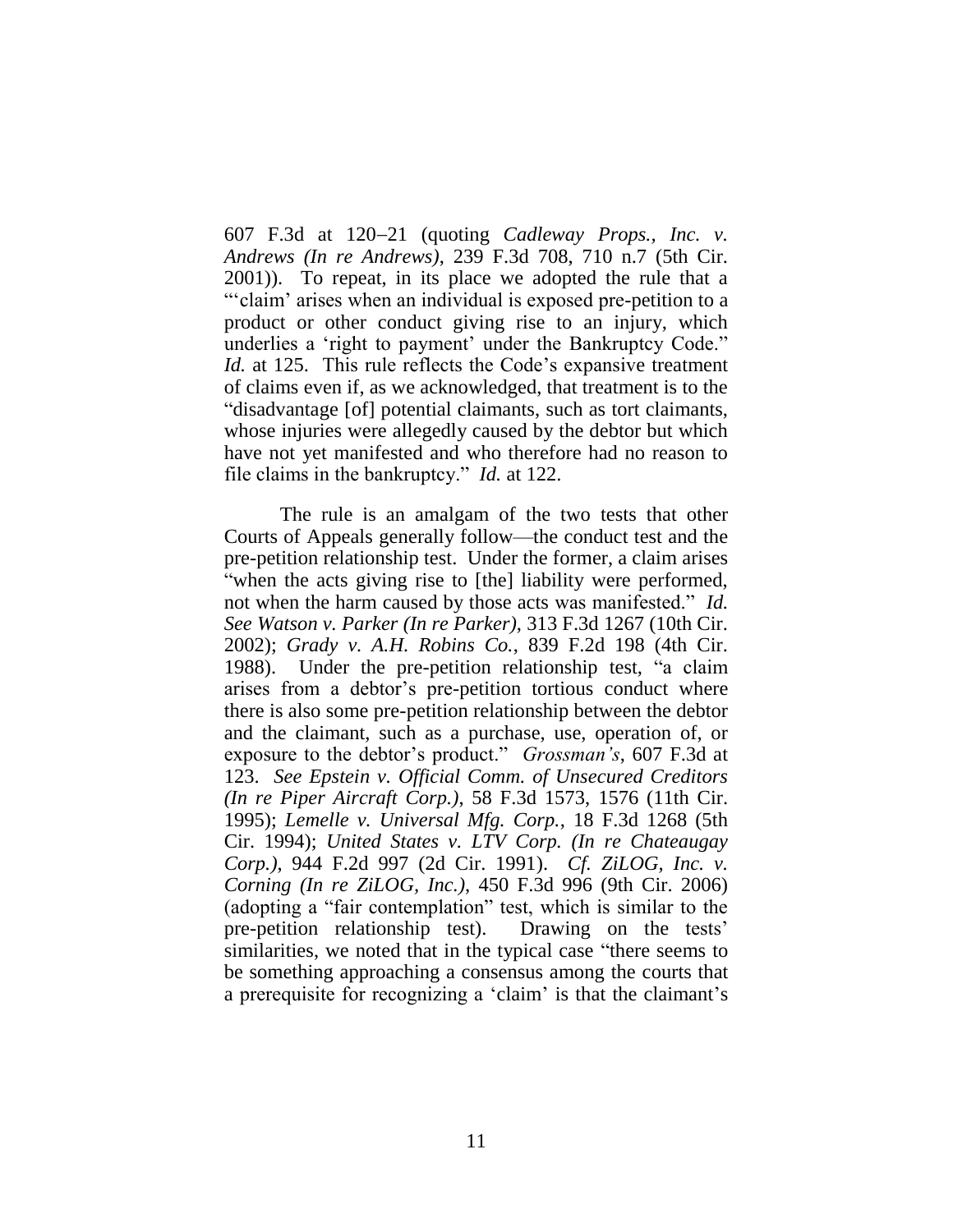exposure to a product giving rise to the "claim" occurred prepetition, even though the injury manifested after the reorganization." *Grossman's*, 607 F.3d at 125. Consistent with that consensus, the *Grossman's* test requires that a claimant be exposed to a debtor"s product or conduct prepetition. It requires individuals to recognize that, by being exposed to a debtor"s product or conduct, they might hold claims even if no damage is then evident.

As applied to the Plaintiffs, we easily conclude that Wright held a claim. She purchased shingles manufactured by Owens Corning in late 1998 or early 1999. Her exposure to Owens Corning"s products predated its bankruptcy petition. We applied the test announced in *Grossman's* retroactively to the claimants in that case. *Id.*; *see also In re Rodriguez*, 629 F.3d 136 (3d Cir. 2010) (retroactively applying *Grossman's* to Chapter 13 bankruptcy proceedings begun in 2007). We thus apply the *Grossman's* test retroactively to Wright to conclude that she held a claim.

Whether West held a claim is less obvious. He purchased his shingles in 2005, after Owens Corning filed its bankruptcy petition but before the Plan was confirmed. In *Grossman's*, we were not confronted with post-petition, preconfirmation exposure, and thus based our test on pre-petition exposure. We, however, noted that the Eleventh Circuit Court has extended the pre-petition relationship test to postpetition, pre-confirmation relationships. *Grossman's*, 607 F.3d at 124 (citing *In re Piper*, 58 F.3d at 1577). It reasoned that "changing the focal point of the relationship from the petition date to the confirmation date" would be more consistent with the policies underlying the Bankruptcy Code, including its broad definition of the term "claim" to afford debtors a fresh start. *In re Piper*, 58 F.3d at 1577–58 n.5. Indeed, the Code provides that confirmation of a plan "discharges the debtor from any debt that arose *before the*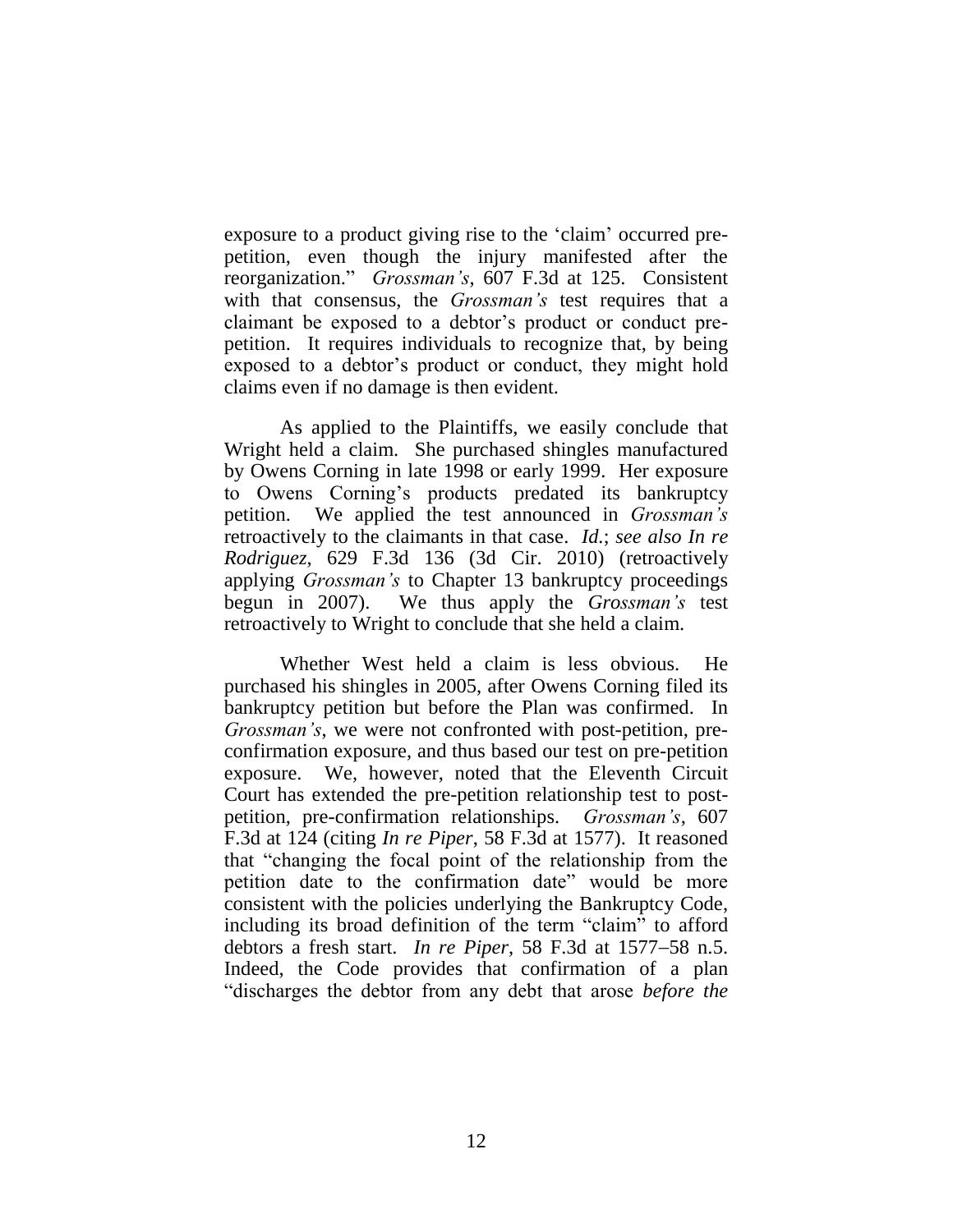*date of such confirmation*." 11 U.S.C. § 1141(d)(1)(A) (emphasis added). *See also id.* § 348(d) (providing, in the context of conversion from a Chapter 11 or Chapter 13 proceeding to a Chapter 7 proceeding, that claims other than priority claims arising after the petition date, but before conversion, are treated as pre-petition claims in the Chapter 7 proceeding); *id.* § 502(e) (providing that "a claim for reimbursement or contribution . . . that becomes fixed after the commencement of a case" is a pre-petition claim for purposes of allowance).

Not extending our test to post-petition, but preconfirmation, exposure would unnecessarily restrict the Bankruptcy Code"s expansive treatment of "claims" that we recognized in *Grossman's*. It also would separate artificially individuals who are affected by a debtor"s products or conduct pre-petition from those who are affected after the debtor"s filing of its bankruptcy petition but before confirmation of a plan. We thus restate the test announced in *Grossman's* to include such exposure and hold that a claim arises when an individual is exposed *pre-confirmation* to a product or other conduct giving rise to an injury that underlies a "right to payment" under the Code. As West"s exposure to Owens Corning"s shingles occurred pre-confirmation, he also held a claim.

## **IV. Due Process**

 $\overline{a}$ 

Though the Plaintiffs held claims under the Bankruptcy Code, those claims may not have been discharged by the Plan and Confirmation Order. Discharge of the claims of future unknown claimants raises questions regarding due process. 6 Notice is "[a]n elementary and fundamental

<sup>&</sup>lt;sup>6</sup> Having determined that the Plaintiffs held "claims" under the Code based on *Grossman's*, the District Court first held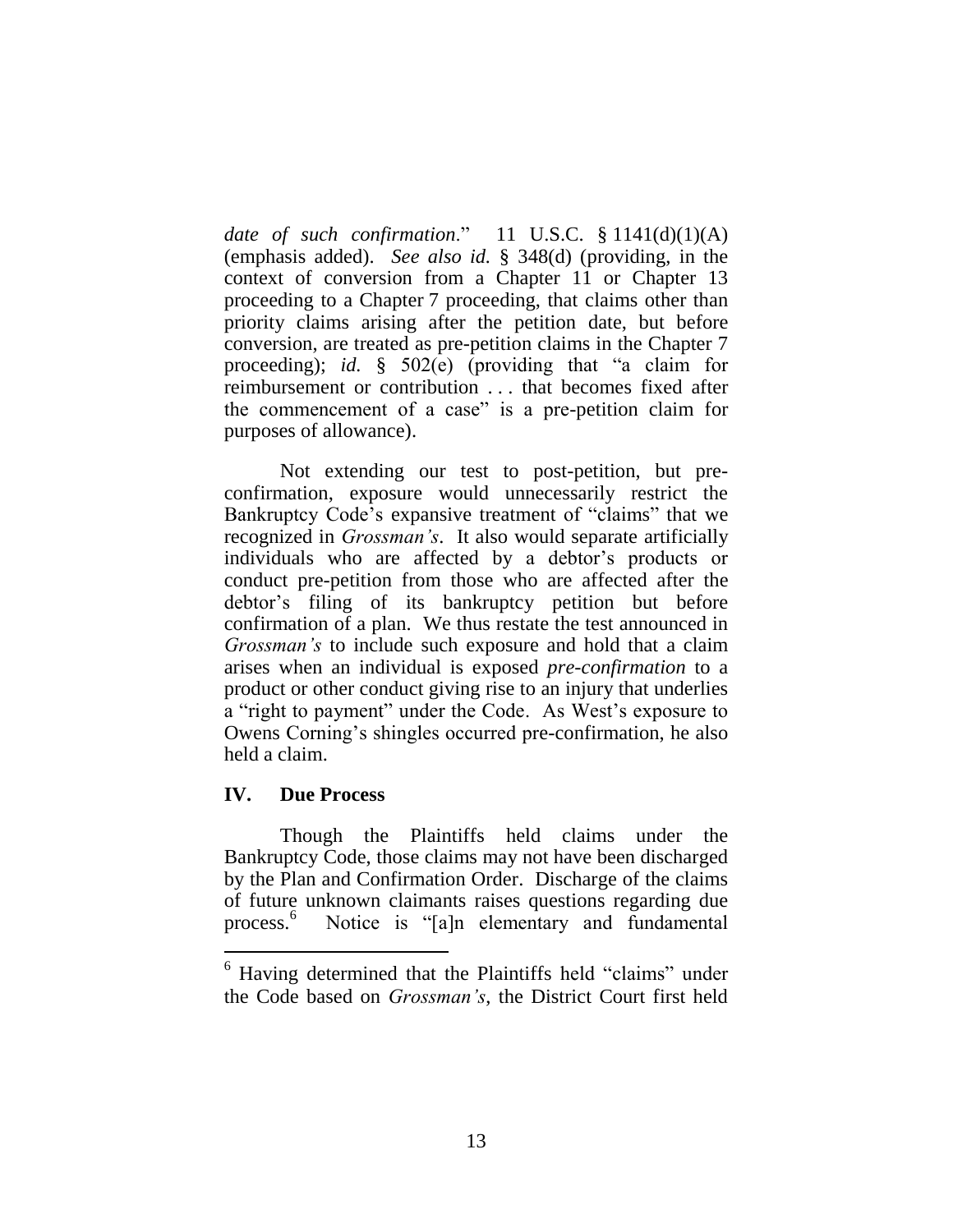requirement of due process in any proceeding which is to be accorded finality . . . ." *Mullane v. Cent. Hanover Bank & Trust Co.*, 339 U.S. 306, 314 (1950). Lack or inadequacy of notice of a bankruptcy prevents a claimant from having the opportunity to participate meaningfully in a bankruptcy proceeding to protect his or her claim. *See* 11 U.S.C. § 342(a) ("There shall be given such notice as is appropriate . . . of an order for relief . . . under [the Bankruptcy Code]."). Inadequate notice accordingly "precludes discharge of a claim in bankruptcy." *Chemetron Corp. v. Jones*, 72 F.3d 341, 346 (3d Cir. 1995).

As the District Court noted, we generally hold that for unknown claimants, like the Plaintiffs, notice by publication in national newspapers is sufficient to satisfy the requirements of due process, particularly if it is supplemented by notice in local papers. *Id.* at 348–49. But whether

 $\overline{a}$ 

that the claims were discharged pursuant to the Confirmation Order before considering whether the notices afforded the Plaintiffs due process, a concept rooted in fairness and applicable to bankruptcy through the Fifth Amendment of our Constitution. *See SLW Capital, LLC v. Mansaray-Ruffin (In re Mansaray-Ruffin)*, 530 F.3d 230, 245 (3d Cir. 2008). However, if a claimant is not afforded due process, a plan of reorganization and confirmation order that purport to discharge claims will not do so. *See Grossman's*, 607 F.3d at 127 ("A court therefore must decide whether discharge of the . . . claims would comport with due process, which may invite inquiry into the adequacy of the notice . . . ."); *Jones v. Chemetron Corp.*, 212 F.3d 199, 209 (3d Cir. 2000) ("[I]f a potential claimant lacks sufficient notice of a bankruptcy proceeding, due process considerations dictate that his or her claim cannot be discharged by a confirmation order.").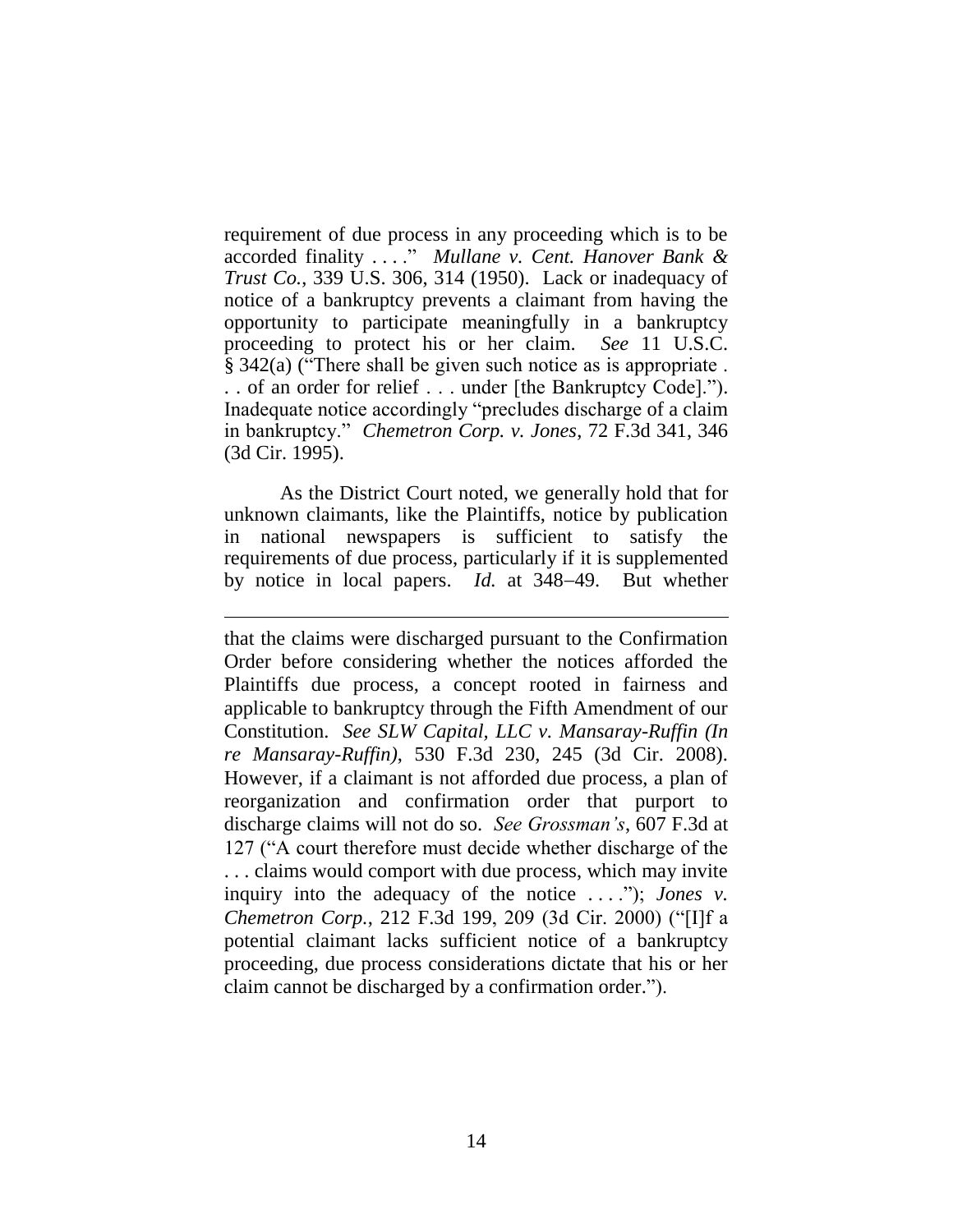adequate notice has been provided depends on the circumstances of a particular case. *Grossman's*, 607 F.3d at 127. Due process requires "notice reasonably calculated, under all the circumstances, to apprise interested parties of the pendency of the action and afford them an opportunity to present their objections." *Mullane*, 339 U.S. at 314; *see also SLW Capital, LLC v. Mansaray-Ruffin (In re Mansaray-Ruffin)*, 530 F.3d 230, 239 (3d Cir. 2008) ("The level of process due to a party prior to the deprivation of a property interest ... is highly dependent on the context. As the Supreme Court has repeatedly emphasized, "[t]he very nature of due process negates any concept of inflexible procedures universally applicable to every imaginable situation."" (quoting *Lujan v. G & G Fire Sprinklers, Inc.*, 532 U.S. 189, 196 (2001)) (alteration in original)).

Though the Debtors' notices were sufficient as to most unknown claimants, the Plaintiffs" situation differed significantly from that of the typical unknown claimant. At the time the Plaintiffs received their notices, *Frenville* was the law in our Circuit (though we refrain from saying "good" law). As noted, under the *Frenville* test the Plaintiffs did not hold "claims" under the Bankruptcy Code. On reading the notices, the Plaintiffs could only understand that their rights would not be affected in any way by the referenced proceedings, and thus, correctly, would not have taken any action to ensure that their interests were represented. Not until we overturned *Frenville* and established our new test for determining when a claim exists under the Code did the Plaintiffs unexpectedly hold "claims" that arguably could be discharged in the proceedings addressed in the notices. By that time, however, the bar date had passed, the Confirmation Order had been entered, and the Confirmation Date had occurred, each of which affected the Plaintiffs" newfound claim status without an opportunity for them to be heard. Due process affords a re-do in these special situations to be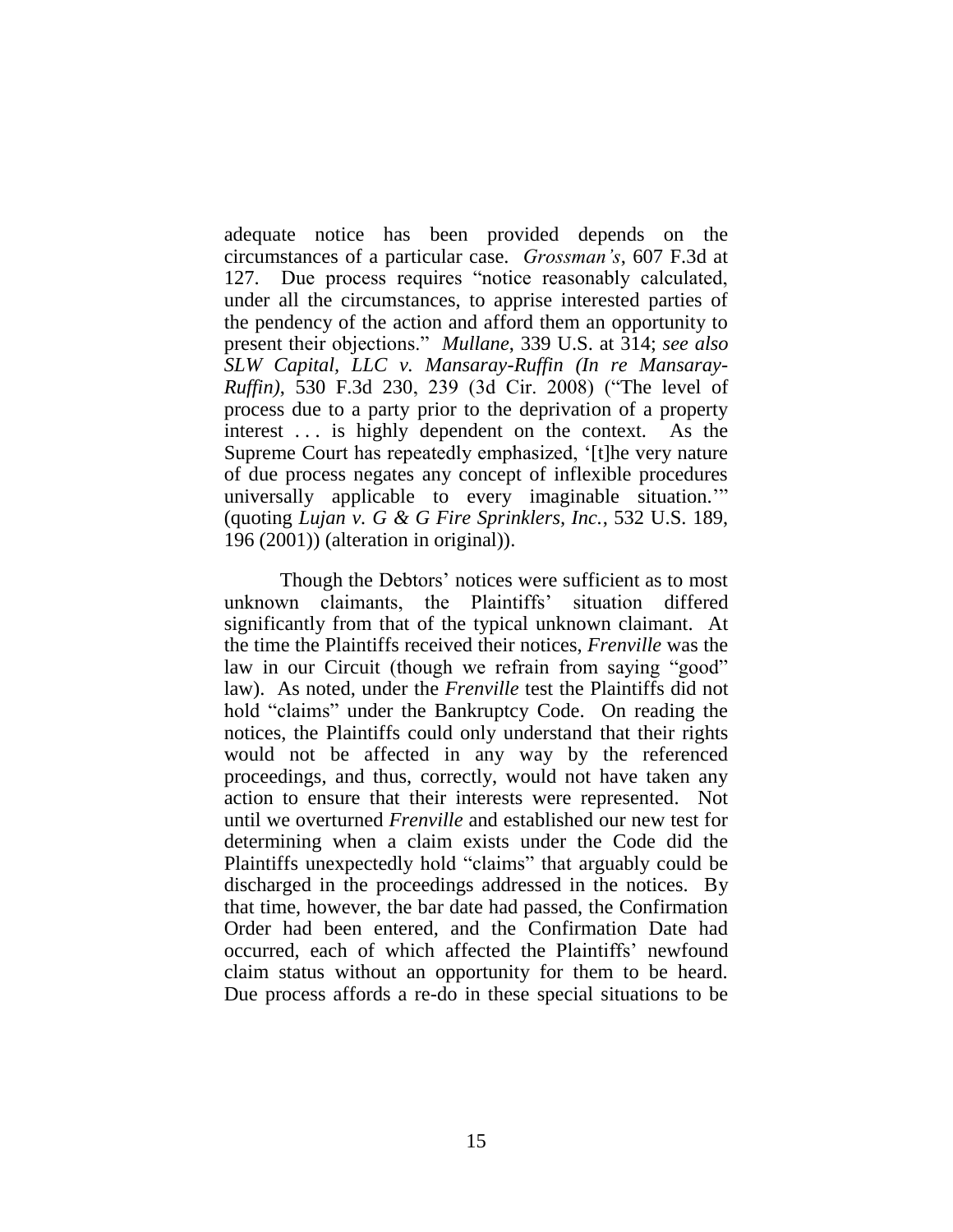sure all claimants have equal rights. We thus hold that, for persons who have "claims" under the Bankruptcy Code based solely on the retroactive effect of the rule announced in *Grossman's*, those claims are not discharged when the notice given to those persons was with the understanding that they did not hold claims.

 $7$  Given our reliance on the exceptional circumstances created by the retroactive application of *Grossman's*, we express no opinion on the broader issue of whether discharging unknown future claims comports with due process. *See generally* Laura B. Bartell, *Due Process for the Unknown Future Claim in Bankruptcy—Is This Notice Really Necessary?*, 78 AM. BANKR. L.J. 339 (2004). In this vein and consistent with our statements that whether due process has been provided depends on the circumstances of a particular case, our holding is not a bright-line rule that all persons with unknown future claims once governed by *Frenville* could not have been provided due process regardless of the adequacy of notice to those future claimants.

For example, in some bankruptcy proceedings a future claims representative is appointed to represent and protect the interests of persons with future unknown claims. These representatives are appointed, in part, to address the broader issue of whether discharging unknown future claims comports with due process. *See, e.g.*, *id.* at 340. Indeed, future claims representatives have been appointed by courts notwithstanding their conclusion that those unknown persons did not hold "claims" under the Bankruptcy Code. *See, e.g.*, *New Nat'l Gypsum Co. v. Nat'l Gypsum Co. Settlement Trust (In re Nat'l Gypsum Co.)*, 219 F.3d 478, 480-81 (5th Cir. 2000); *In re Amatex Corp.*, 755 F.2d 1034, 1043 (3d Cir.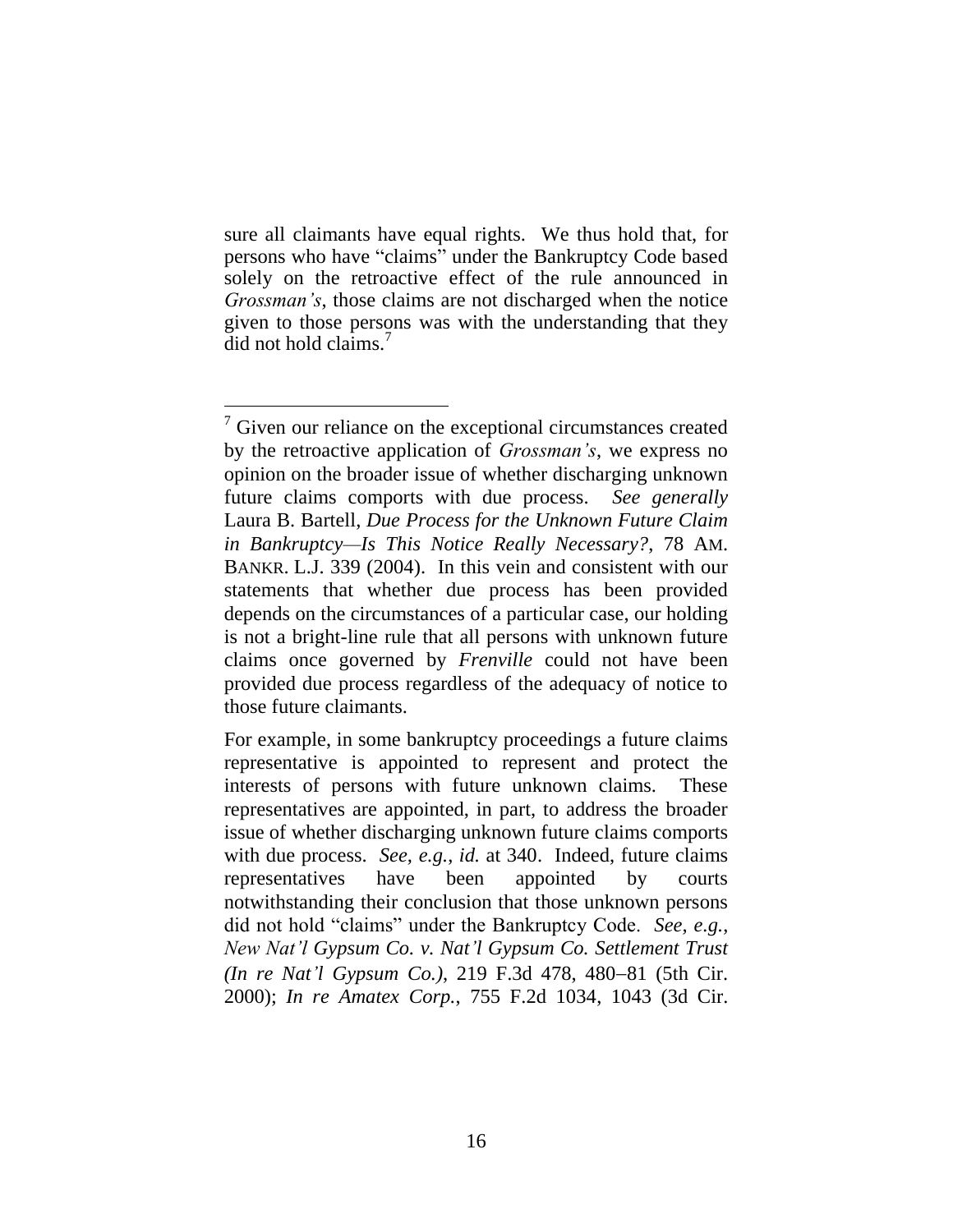Because we now explicitly extend the *Grossman's* test to include post-petition, pre-confirmation exposure to a debtor's conduct or product, there are two groups of persons holding "claims" based on the *Grossman's* test who, at the time they were given notice of a bankruptcy proceeding, would understand that they did not hold claims. The first group comprises those who hold claims based on *Grossman's* rejection of the *Frenville* test—that is, persons exposed to a debtor's conduct or product pre-petition. As to these persons, due process calls for the outcome of the *Frenville* test to apply for bankruptcy cases in which reorganization plans are proposed and confirmed prior to June 2, 2010, when *Grossman's* was decided. After that date, persons exposed to a debtor"s conduct or product pre-petition are deemed to understand that they held claims.

In contrast, because the *Grossman's* test is limited to *pre-petition* exposure, persons exposed to a debtor's conduct

 $\overline{a}$ 

1985). Because a future claims representative was not appointed in these bankruptcy cases, we leave open whether, when such a representative provides persons with unknown future claims an opportunity to participate in the bankruptcy case through that representation, they are afforded due process through otherwise adequate notice to the future claims representative. *See, e.g.*, *Jones v. Chemetron Corp.*, 212 F.3d 199, 209 (3d Cir. 2000) ("[I]f a potential claimant lacks sufficient notice of a bankruptcy proceeding, due process considerations dictate that his or her claim cannot be discharged by a confirmation order. Such due process considerations are often addressed by the appointment of a representative to receive notice for and represent the interests of a group of unknown creditors." (internal citations omitted)).